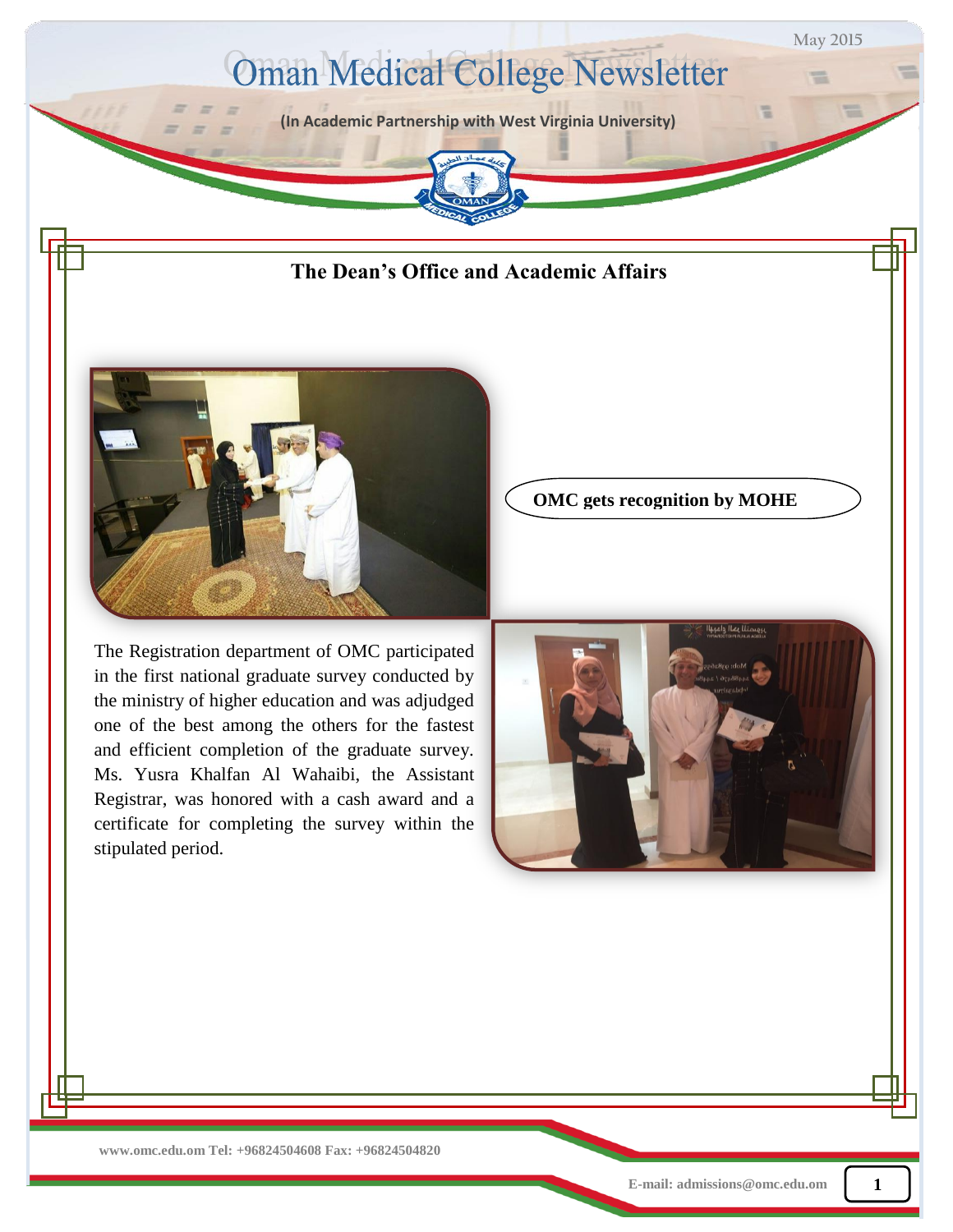## **End-of-semester Meet**

On 19<sup>th</sup> May, an end-of-semester meeting followed by a pot luck luncheon was organized. Dr. Yaseen discussed academic calendar for the coming year and two new forms i.e. self appraisal and casual leave. Faculty was given an opportunity to share their views on the new appraisal form and clarify doubts related to the new leave policy.

To break boredom and monotony of the daily routine, luncheon provided moments of relief and joy. Faculty and staff participated in a competition for the best dish. Dr. Yaseen, Dr. Abdullah and Mr. Mujeeb judged the competition. Dr. Majed won the first prize and Dr. Rasha won the prize for the second best dish.

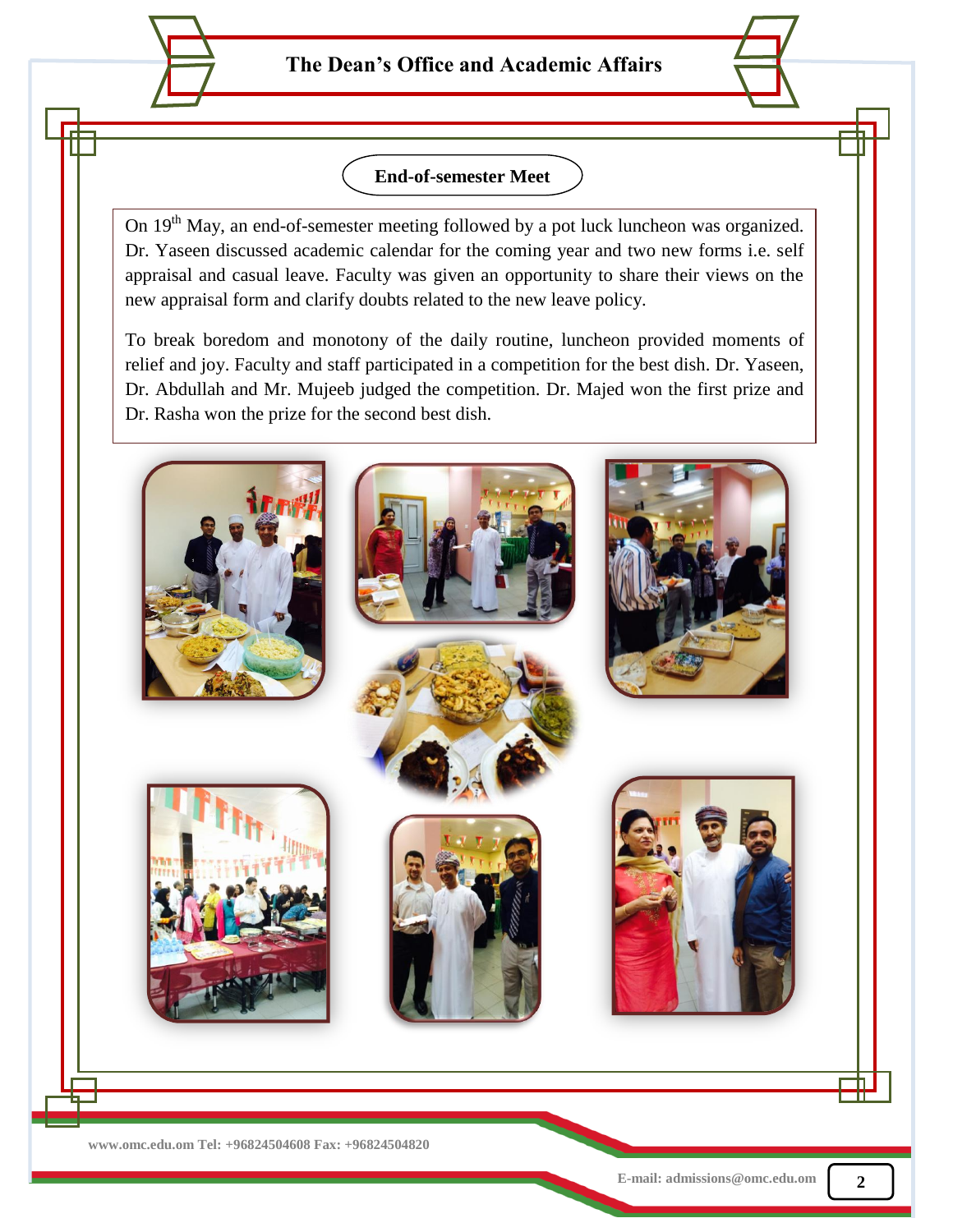## $\sim$  GED markets  $\sim$ the theme  $\bigcup$  of  $\bigcup$  or  $\bigcup$  or  $\bigcup$  and  $\bigcup$ **GFP workshop**

workshops, scientific activities and social programs were some of the highlights of the highlights of this event. Muna Hyder, Luis and Meer and Meer and Meer represented OMC. Dr. Saleh Al Khusaiby, Dean of OMC- Sohar. and Dr. Yaseen Al Lawatia

 $N_{\rm eff}$  , the picture shows Dr. Abdullah Al Horthy, Deputy Director of Sultan Taboos' University Director of Sultan Taboos' University Director of Sultan Taboos' University Director of Sultan Taboos' University Director

and other healthcare related disciplines participated in this two day event. The event was organized by Sultan Taboos' University - Medical Students Group. Training sessions,

Dean of the Premed and Pharmacy program were the special guests of the special guests of the special guests of

A pilot General Foundation Program Audit training was held on 25th May 2015. The participants included faculty and staff from Oman Medical College, Majan and Gulf College. The foundation department as well as the QA committee represented Oman Medical College. The workshop organized by Oman Academic Accreditation Authority provided productive exercise to the participants. The aim of the workshop was to provide HEI staff with an overview of the Quality Management System and GFP Standards in higher education in Oman and to provide a context for the pilot GFP Audit.



 **www.omc.edu.om Tel: +96824504608 Fax: +96824504820**

Hospital With Dr. Saleh and Dr. Yaseen.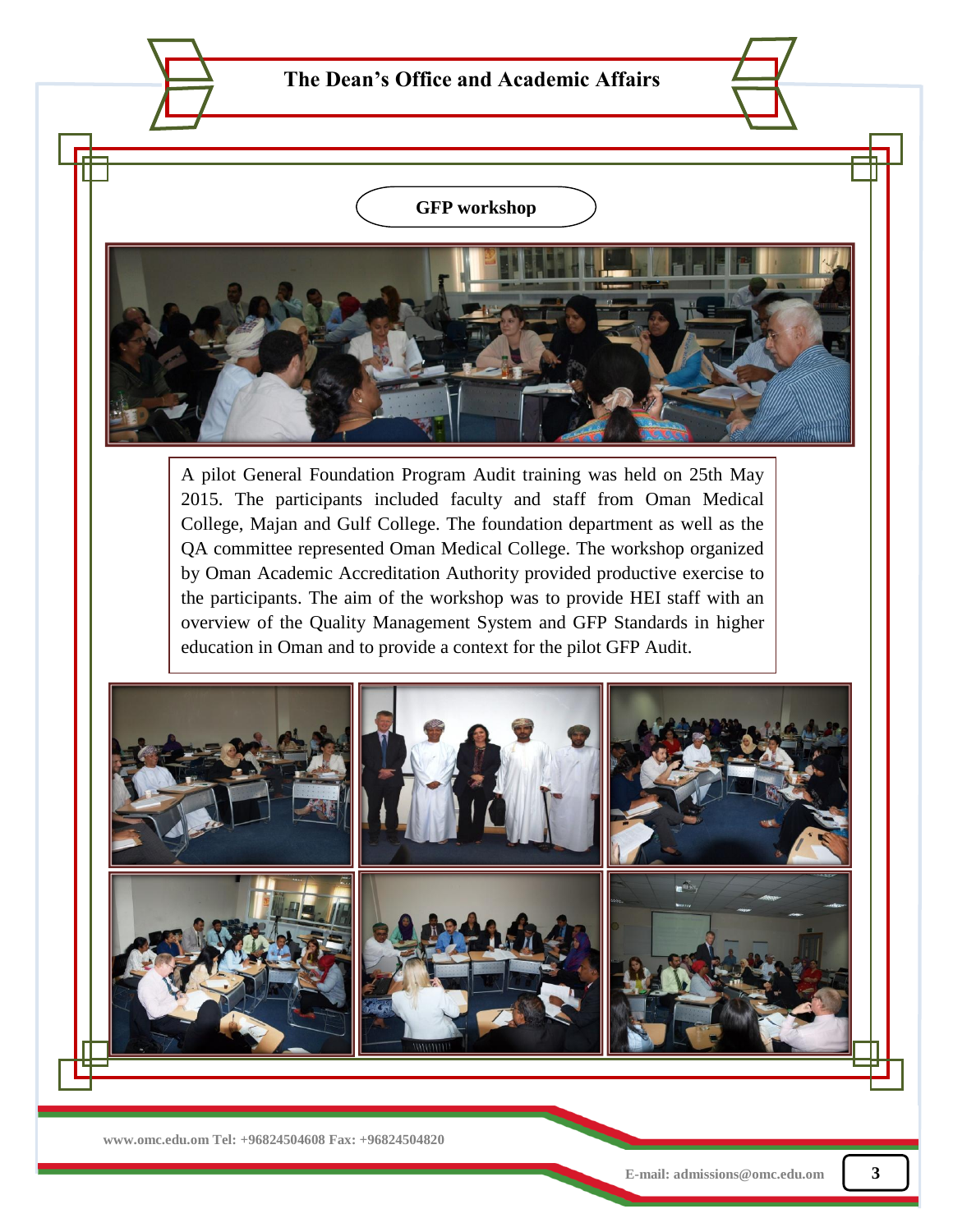**Activities of Pharmacy Department**

## **Publications**

## **Following articles were published in peer reviewed journals**

- 1. Mohd Amir, Mohammad Ahmed Khan, Sayeed Ahmad, Mohd Akhtar, Mohd Mujeeb*,* Aftab Ahmad, **Shah Alam Khan\*,** Fahad A. Al-Abbasi. Ameliorating effects of *Tamarindus indica* fruit extract on anti-tubercular drugs induced liver toxicity in rats. *Natural Product Research*, Available online since  $15<sup>th</sup>$  May, 2015 (doi: [http://dx.doi.org/10.1080/14786419.2015.1039001\)](http://dx.doi.org/10.1080/14786419.2015.1039001)
- 2. Aftab Ahmad, Asif Husain**, Shah Alam Khan,** Mohd. Mujeeb, Anil Bhandari. Design, synthesis and antimicrobial activities of some novel 2 (*3H*) pyrrolone derivatives**.** *Journal of Saudi Chemical Society,* 2015; 19: 340–346.
- 3. Asif Husain, Priyanka Ahuja, Aftab Ahmad**, Shah Alam Khan.** Amide prodrugs of NSAIDs: Synthesis and biological evaluation with a hydrolysis study*. Sch. Acad. J. Pharm*, 2015 ; 4(3): 145-152.
- 4. Asma Nasser Al-Habsi and **Alka Ahuja**, Out-patient Pharmacy medication errors-A retrospective study in Oman, European Journal of Pharmaceutical and medical research, 2(3), 91-108, 2015
- 5. **Alka Ahuja,** Abeer Ahmed Al-Ansari and Sumaiya Anwar Al-Zadjali, Study of prevalence and management of hypertension in Omani population. European Journal of Pharmaceutical and medical research, 2(3), 73-90, 2015
- 6. Gulam Mustafa, **Alka Ahuja** Abdulmohsen H. Alrohaimi, Shahnawaz Muslim, Allam A Hassan, Sanjula Baboota and Javed Ali and**,** Nano-ropinirole for the management of Parkinsonism: blood-brain pharmacokinetics and carrier localization, <http://informahealthcare.com/drd> ISSN: 1473-7175 Expert Rev.Neurother., Early Online: 1– 16 (2015) Informa UK Ltd., Inc. DOI: 10.1586/14737175.2015.1036743
- 7. Maryam Hamdan Rashid Al Badi and **Havagiray R Chitme**, Smart phone applications for better pharmaceutical care. International Journal of Pharmaceutical Sciences and Research, 2015, 6(5), 1000-1007.